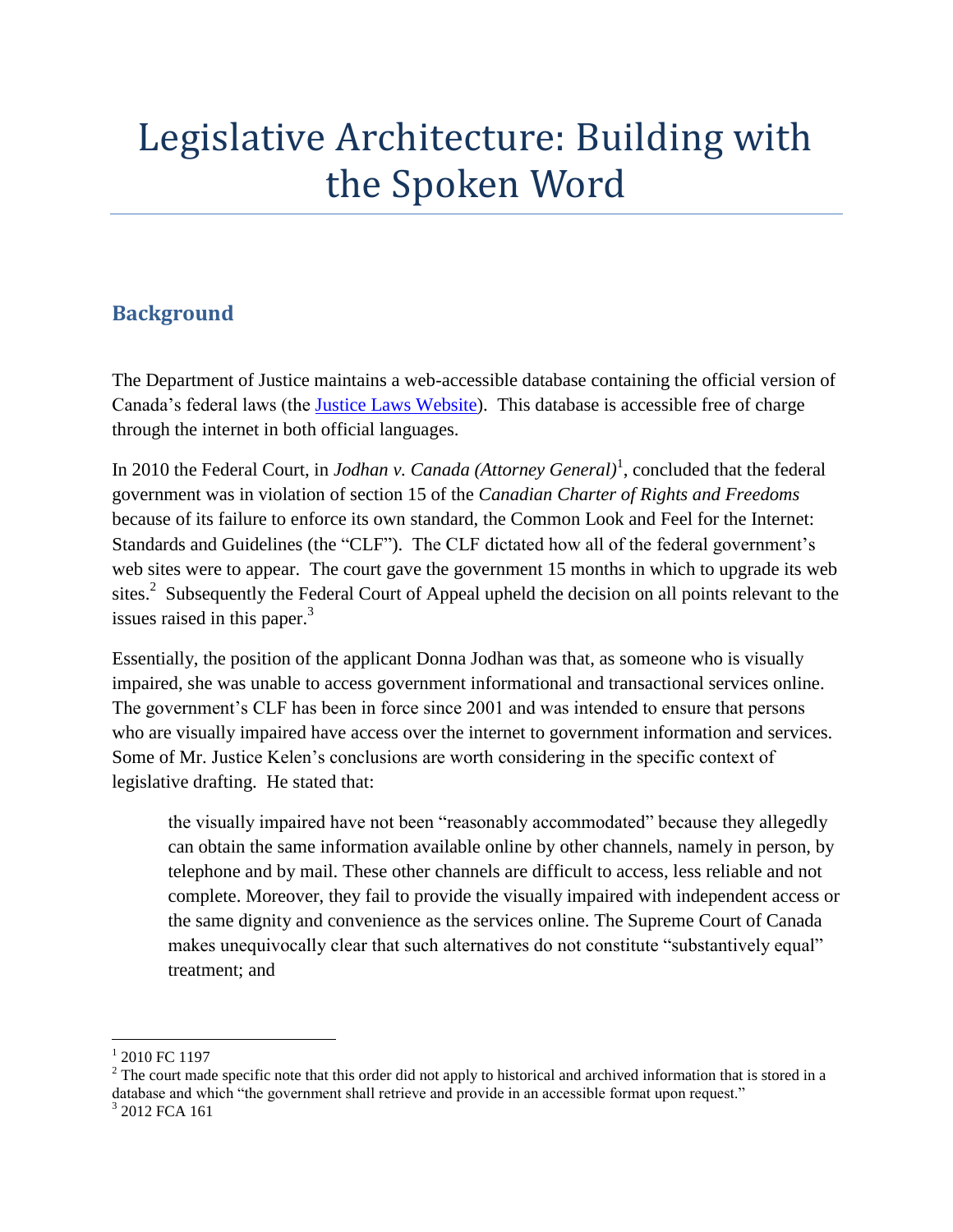that for the blind and visually impaired, accessing information and services online gives them independence, self-reliance, control, ease of access, dignity and self-esteem. A person is not handicapped if she does not need help. Making the government online information and services accessible provides the visually impaired with "substantive equality". This is like the ramp to permit wheelchair access to a building. It is a ramp for the blind to access online services.

From this it seems clear that the courts will reject any claim that legislation can be adequately accessed by the visually impaired through means other than the internet such as traditional paper using Braille. In other words, in the current era in which economic efficiency is being driven at least in part by the movement of information over the internet, governments will have no choice but to ensure that their laws web sites are as fully accessible as reasonably possible to persons who are visually impaired.

## **Standard on Web Accessibility**

 $\overline{a}$ 

In response to the *Jodhan* decision and effective August 1, 2011, Treasury Board put in place the new Standard on Web Accessibility [\(SWA\)](http://www.tbs-sct.gc.ca/pol/doc-eng.aspx?section=text&id=23601). The express purpose of this policy is to ensure that the federal government's public-facing web sites are as accessible as possible to persons who are visually impaired. Its application is mandatory for all departments across the federal government and, with some exceptions, it requires compliance in respect of all of the web content for which they are responsible. This policy comes into effect over a period of time with higher priority web content having earlier deadlines. The Justice Laws Website had a high priority and was required to be compliant by February 29, 2012. This policy required the Department of Justice to ensure that all of the content on the Justice Laws Website, along with other Justice web sites, complied with the requirements of the latest version of the Web Content Accessibility Guidelines  $(WCAG 2.0).<sup>4</sup>$ 

Treasury Board has specified exclusions from the requirements of this policy. These are set out in Appendix B to the SWA. To date there is only one exclusion that is relevant to our work as drafters and that is in respect of complex maps. The SWA states that the list of exclusions is to be reviewed and updated annually by Treasury Board.

Under the terms of the SWA a short alternate text description is all that is needed to satisfy the requirements. However, in the context of a web site that is an official version of statutes and regulations (whether federal or otherwise) compliance with a policy such as the SWA may not be enough to make the legislation and regulations truly accessible to someone who is visually impaired. In other words there is a distinction that may be made between content being

 $^4$  This is a set of international standards for ensuring that websites are designed to maximize access by persons with disabilities [\(http://www.w3.org/TR/WCAG/\)](http://www.w3.org/TR/WCAG/).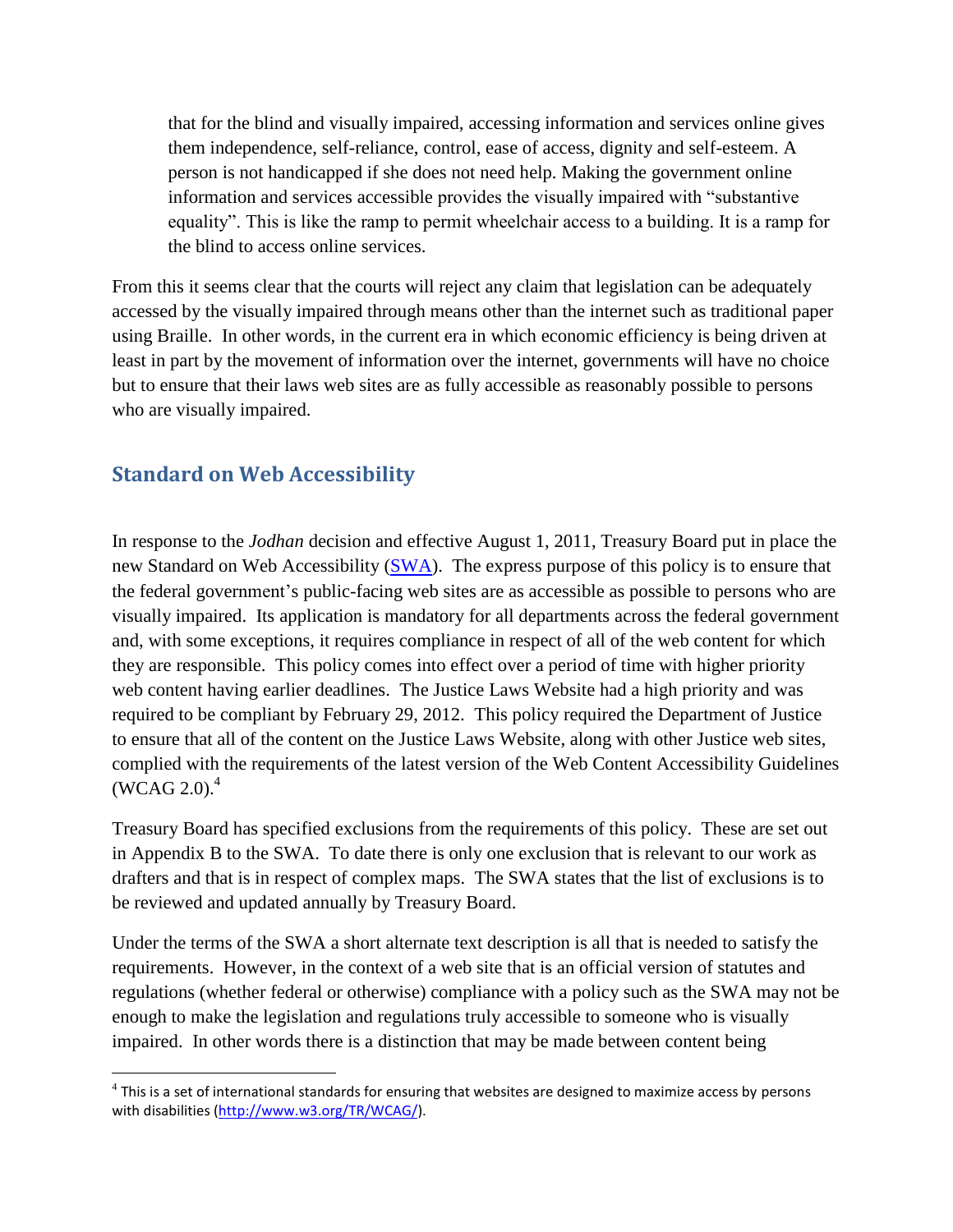compliant with a policy such as the SWA and being truly accessible to visually impaired persons using screen-reader software. This may leave a government open to future challenges under subs. 15(1) of the Charter. To minimize this risk, drafters in general should strive to the higher standard wherever possible.

#### **Screen-reader Software**

People who are visually impaired can use screen-reader software, the best known being JAWS (Job Access With Speech), to access web sites. This software takes the html-coded text of a website and reads it aloud to the user. It is important to understand how this works in practice. The software will simply read the coded text as if it was a person reading from left to right and from top to bottom and will even read out punctuation, formatting changes<sup>5</sup> and all of the details of the content and structure of tables and schedules. Unlike someone looking at the web site whose brain will automatically use visual clues to structure the content, the software is incapable of organizing the material so as to identify what is the most important and what is not and what is the relationship between elements of the content.

Drafters should be aware that there are also things that screen-reader software is incapable of reading at all. These include maps, images, graphs and any textual content that has been reproduced in a regulation or statute as an image (prescribed forms being a common example).

In practice, this means that content that is not in compliance with the SWA (*i.e*. in practice content that cannot be read by screen-reader software) must be accompanied by an alternative text description that describes the non-compliant content in a way that allows the person using the software to be able to understand the content.

## **Department of Justice Response**

#### **The existing web site**

Beginning shortly after the introduction of the SWA, Justice worked with client departments to ensure that the existing content of the Justice Laws Website complied with it. This effort required us to seek the assistance of our various client departments who are functionally responsible for the statutes and regulations in question in order to ask for their input in the development of the alternate text descriptions. This was a substantial effort and required considerable resources at a time when many departments were putting resources toward ensuring the compliance of their own web sites.

 $\overline{a}$ 

 $<sup>5</sup>$  Italics, bolding, underlining, etc.</sup>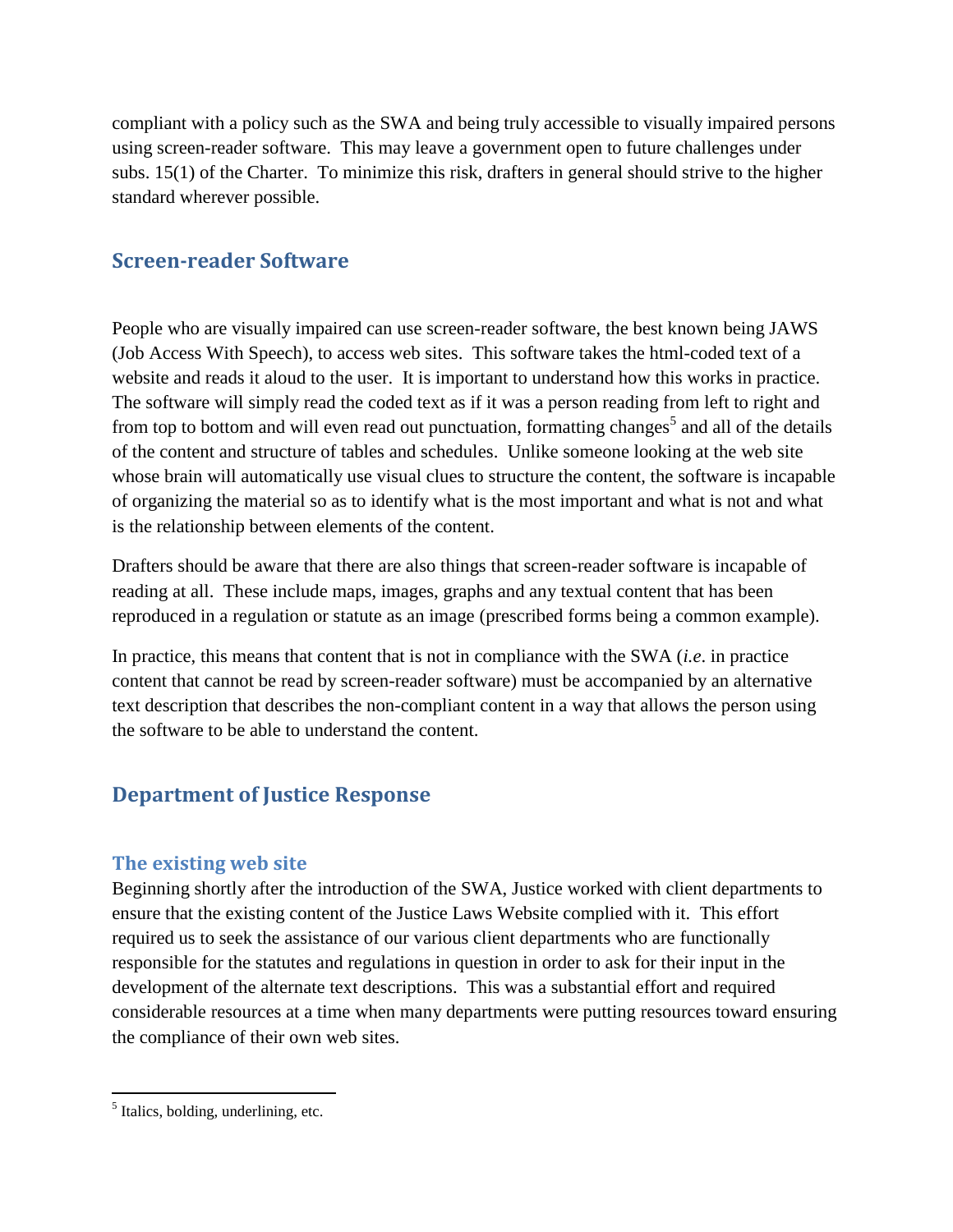We identified and then corrected instances of non-compliance, typically by one of two approaches.

The first, and preferable approach, was to replace the non-compliant content with an alternative that is readable by screen-reader software. A typical example is a formula that was originally placed on the website as an image. This can often be easily converted to a coded text which looks the same to the eye (and for which no amendment to the legislation is required) but which screen-reader software is capable of reading.

The second approach was to add alternate text descriptions that are embedded in the html code used to present the information contained in the website. Further details on this process are presented below. These alternate text descriptions are not seen by web browsers as a normal part of the legislative text and therefore do not present any problems of appearing to alter the legislation as it was originally enacted.

There were problems that showed up in the process of bringing the web site into compliance. One issue was that of what to do with legislation that is essentially spent. Needless to say, in the current fiscal environment, there was no interest in expending valuable resources on spent legislation (this exercise did provide us with an incentive to clean up some of our database). There were judgement calls to be made about whether some very old legislation should be archived instead of being upgraded.

The Department of Justice has successfully met the requirements of the SWA within the time period required by the court in *Jodhan*.

#### **Moving forward**

 $\overline{a}$ 

The Legislative Services Branch has issued a directive to give drafters guidance in dealing with drafting issues as they arise. A public version of this directive, in both official languages, is attached to this paper for use by conference attendees or others who are interested in this issue.

Changes to the content of most government web sites are easier to make than they are to our Justice Laws Website given the process required to produce the statutes and regulations that end up on that web site. Therefore, for the Justice Laws Website, it is easier to ensure that the content is SWA compliant at the drafting stage rather than later when the database management team is adding the enacted law to the web site. We certainly discovered that in the process earlier this year of bringing the existing content on the web site into compliance.

From a drafter's perspective it is important to clarify who has responsibility when issues of this nature arise. Given that in general the responsibility of drafters extends to the drafting of legislation, the determining of its legality and legal implications of it, non-legal texts<sup>6</sup> are not

 $<sup>6</sup>$  Such as the explanatory texts that accompany orders and the Regulatory Impact Analysis Statement</sup>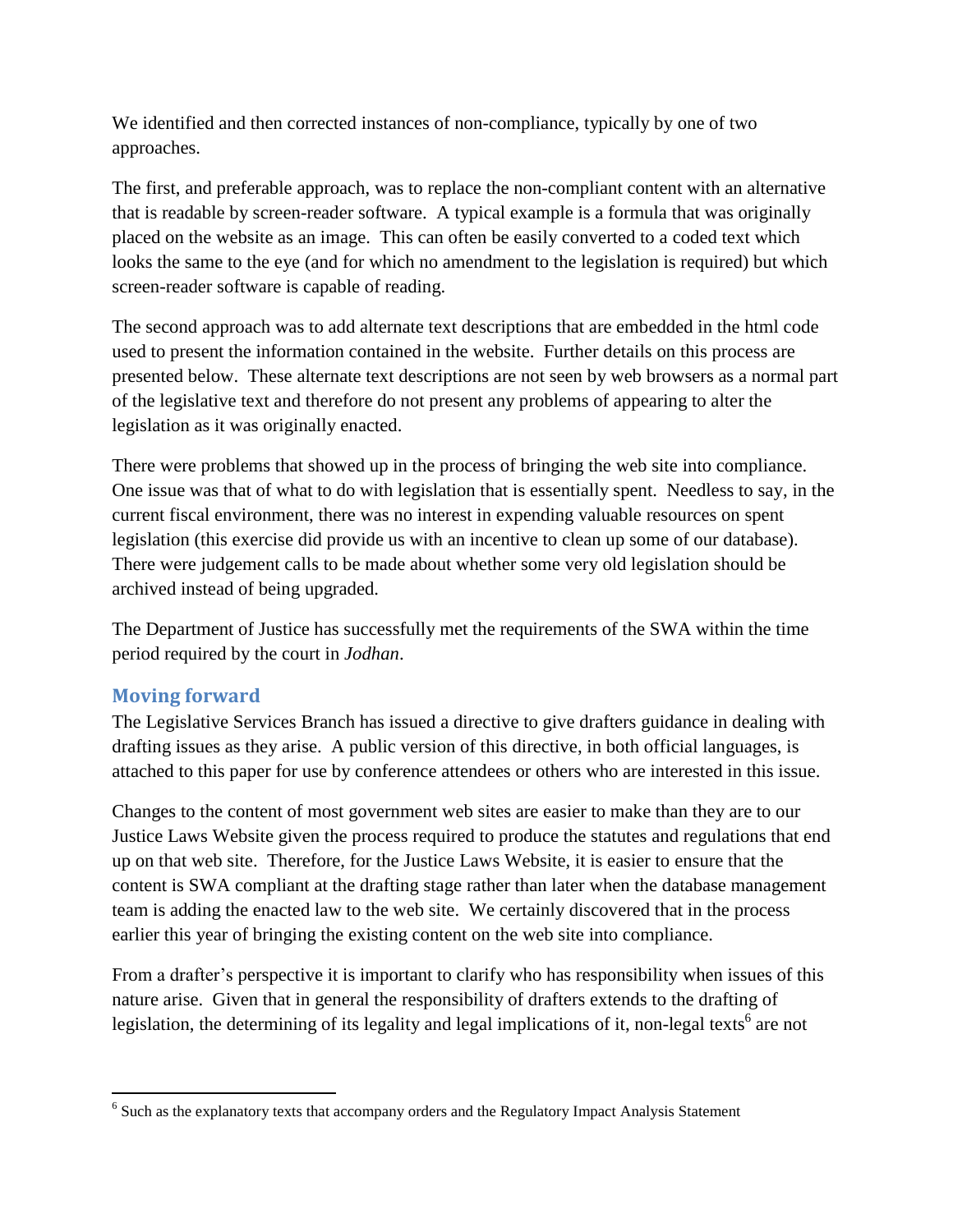drafted by legislative counsel although they may be reviewed by them to ensure that they accurately reflect the legislation.

However, because the point of this exercise is ensuring accessibility to the law by those who are visually impaired, under the terms of the directive, clients are responsible for providing, in both official languages, suggested alternate text descriptions or instructions for developing them while legislative counsel are responsible for drafting the alternate text descriptions and ensuring that they reflect the non-compliant content. Legistic revisors and jurilinguists are responsible for reviewing the text at the same time as the rest of the draft. All drafts that use an alternate text description and any other less common features such as schedules, tables, and forms are reviewed by the Branch's Information Management Services team for technical correctness (in the sense of the software coding used in the text).

## **Alternate Text Descriptions**

In general, the best approach is to avoid content that cannot be read by screen-reader software. This is not to say that this approach should be dictating the content of a draft bill or regulation. In fact, if an image, graph, formula or map that cannot be read by screen-reader software is clearly the best means of setting out a required rule in a legislative text then that is the approach that should be taken. An alternate text description will then have to be provided. Ultimately the decision on whether to use content that cannot be read by screen-reader software and supply an alternate text description is a judgement call that the legislative drafter must make.

Given that the objective is to make legislation web sites as accessible as possible to the visually impaired, these alternate text descriptions must present the information in a manner that effectively conveys as much of the meaning as possible to someone who is using screen-reader software. Ideally the alternate text description should convey all of the information needed to permit that person to understand and comply with the law. There are circumstances where writing these descriptions will be easier than others. For example, a prescribed form that is contained as an image in a schedule to a regulation can almost always be reduced to its actual content in the alternate text description. However, a complex map is usually very difficult to accurately describe in textual form.

Alternate text descriptions can consist of a short description, a long description or a hyperlink to the website of the department that is administratively responsible for the law in question. The hyperlink solution works only if the departmental website contains all of the required elements and is fully readable by screen-reader software.

Typically a long description is used when the actual content of the map, image or graph can be captured in what is essentially the equivalent, by way of screen-reader software, of a verbal description. A short alternate text description should be used when it is all that is needed or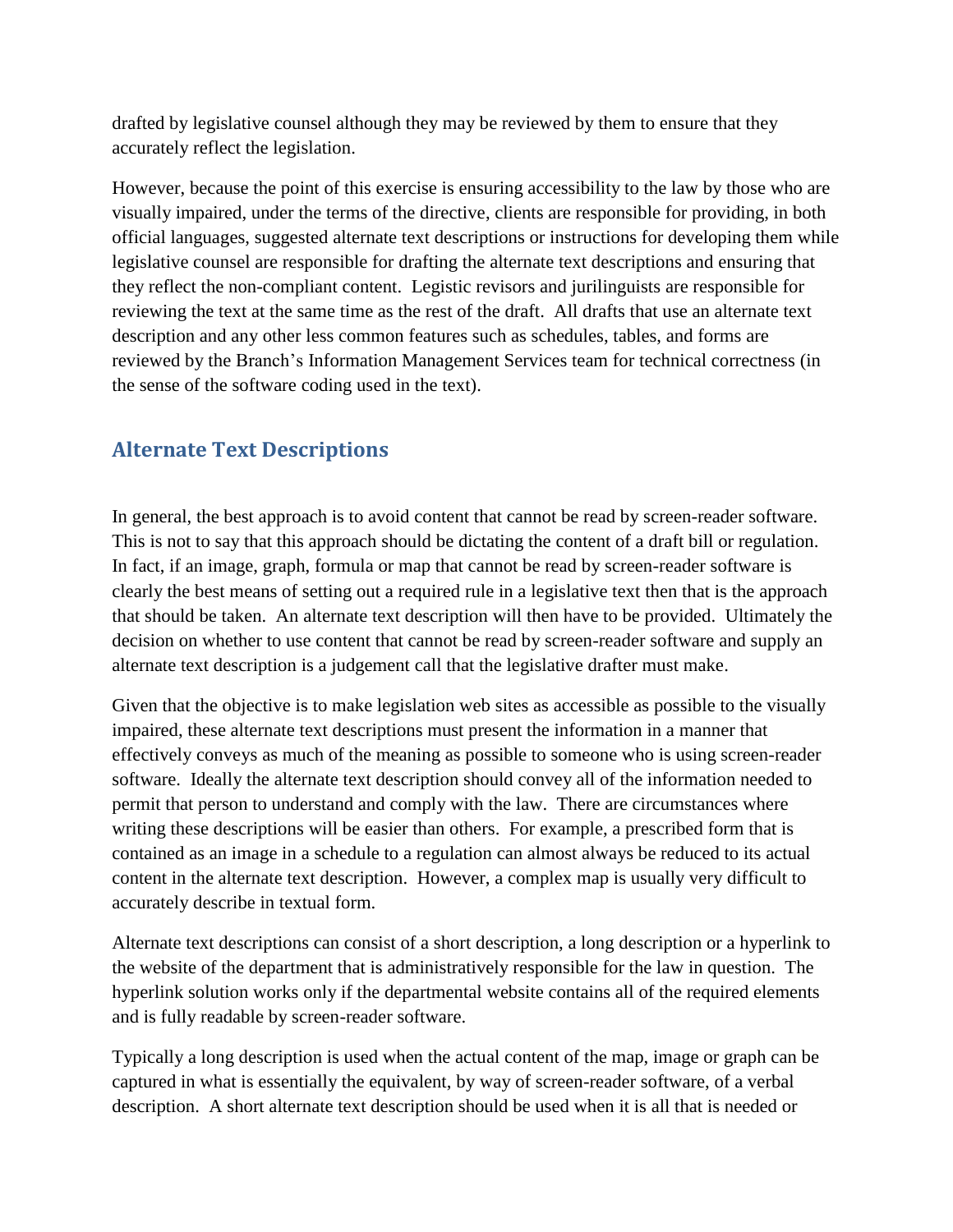when a long description cannot capture the essence of the image in question and it is not possible to create an approach that will make the content accessible to someone using screen-reader software. It should also be used when the content merely illustrates what is otherwise already included in the legislative text. If an image is not necessary then this means that it adds nothing essential to the legislation and at the most only a short alternate text description would be necessary to alert the reader using screen-reader software to this fact (in fact, one can argue that if the image is not necessary then why should it be included at all?).

Ultimately there will be content that cannot be read by screen-reader software and cannot be adequately reduced to an alternate text description. An excellent, and fairly common, example is the complex maps for which the SWA specifically provides an exclusion.<sup>7</sup> It is virtually impossible, in today's technological environment, to provide a map that may be read by screenreader software or a textual description that will adequately provide all of the required information. Less common, but equally difficult are prescribed images used to warn of radiation hazards<sup>8</sup> and drawings used to illustrate how certain objects need to be safely constructed or assembled.<sup>9</sup> Sometimes it may at best be possible only to describe the function of the image. In such cases, short alternate text descriptions will satisfy the SWA requirements but will still not be readable by screen-reader software and legislative counsel should consider advising clients that there may be some risk of court challenges based on the *Jodhan* decision and subsection 15(1) of the Charter. In the current state of the law that risk may be difficult to quantify.

#### **Conclusion**

It is important to remember that we do not want the process of trying to make web content accessible to visually impaired persons to have an impact on the substantive content of the law. At the same time, as drafters, we must keep in mind the substantial responsibility that we have of ensuring that the law is accessible as possible to the public. One can easily think of this as an exercise in readability, something that all drafters have certainly become more aware of over the last 10 to 15 years.

In respect of the Justice Laws Website, we can say with confidence that the vast majority of statutes, regulations and orders on the Justice Laws Website are fully accessible to the visually impaired and that the federal Department of Justice has internal mechanisms in place that will ensure that we are able to minimize the amount of content that cannot be accessed by someone who needs to use screen-reader software. To the extent that there are still instances of

 $\overline{a}$ 7 See the schedules to the *[Gully Marine Protected Area Regulations](http://laws-lois.justice.gc.ca/PDF/SOR-2004-112.pdf)* (SOR/2004-112) for examples.

<sup>&</sup>lt;sup>8</sup> An example is an image required to be used in certain locations to indicate a radiation hazard (see Schedule 3 to the *[Radiation Protection Regulations](http://laws-lois.justice.gc.ca/PDF/SOR-2000-203.pdf)*, SOR/2000-203.

<sup>9</sup> A typical example of this is the images contained in Schedule 7 to the *[Motor Vehicle Restraint Systems and](http://laws-lois.justice.gc.ca/PDF/SOR-2010-90.pdf)  [Booster Seats Safety Regulations](http://laws-lois.justice.gc.ca/PDF/SOR-2010-90.pdf)* (SOR/2010-90).